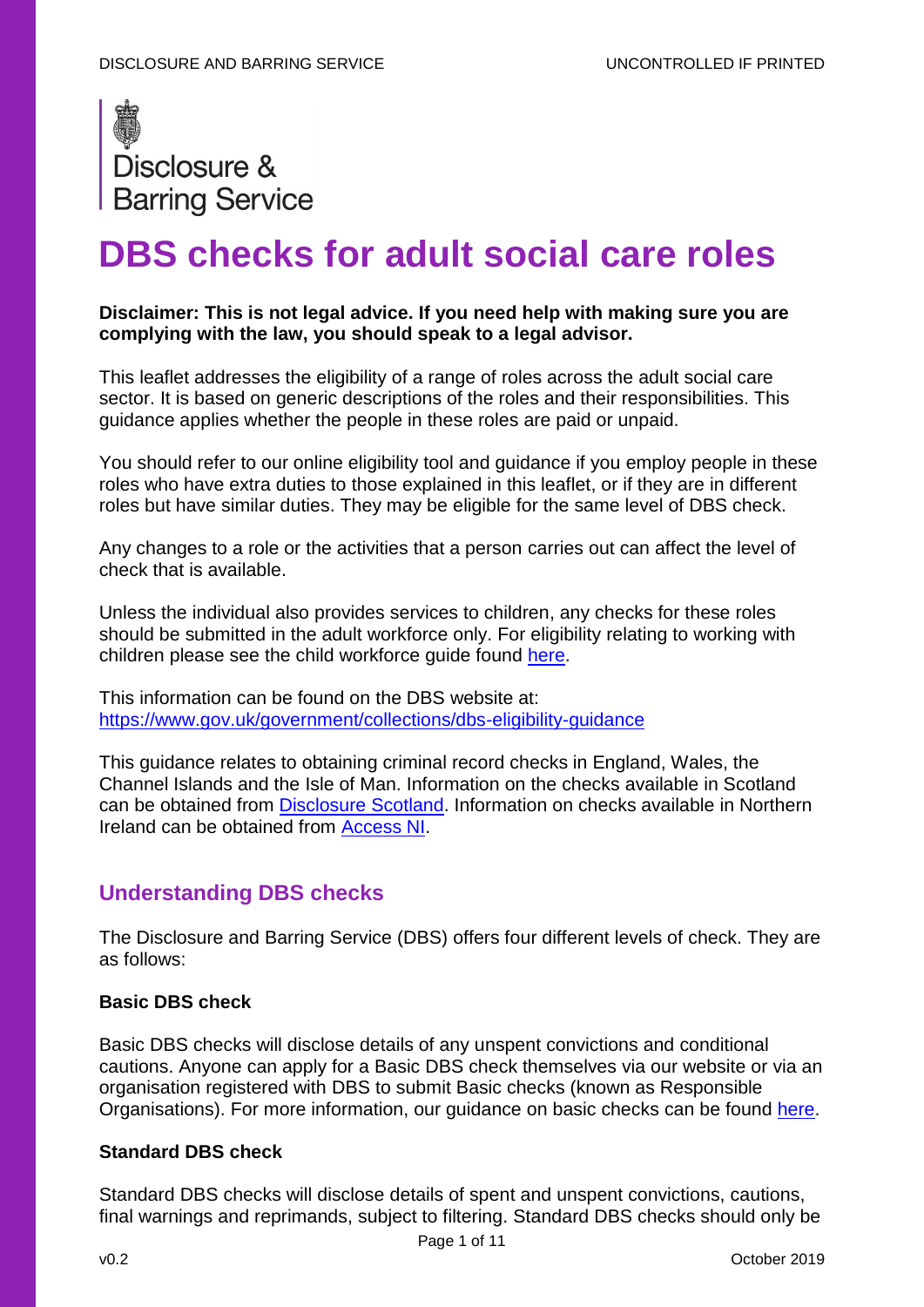applied for when an individual is taking on a role or carrying out activities mentioned in the Rehabilitation of Offenders Act 1974 (Exceptions) Order 1975. Individuals can't apply for their own Standard check, only an employer or recruiter can apply via an organisation registered with DBS (known as a Registered Body).

#### **Enhanced DBS check**

Enhanced DBS checks will disclose the same information as a Standard check but can also include non-conviction information that the police believe is relevant to the workforce applied for and ought to be disclosed. Enhanced DBS checks should only be applied for if a role meets the definition of 'work with children' (the child workforce), 'work with adults' (the adult workforce) or falls into the 'other workforce'. Only an employer or recruiter can apply for an Enhanced DBS check, via an organisation registered with DBS (known as a Registered Body).

#### **Enhanced DBS with Children's and/or Adults' Barred List check**

Enhanced DBS with Children's and/or Adults' Barred List checks will disclose the same information as an Enhanced DBS check and include a check of the Children's Barred List, the Adults' Barred List or both, depending on which group the individual is working with and whether the role is eligible. Only an employer or recruiter can apply via an organisation registered with DBS (known as a Registered Body).

The minimum age at which someone can be asked to apply for a DBS check is 16.

# **Eligibility for DBS checks**

Access to Standard and Enhanced DBS checks is controlled by the law.

The law doesn't say when a Standard or Enhanced DBS check 'must' be carried out, but it does specify when a DBS check 'can' be applied for. Organisations may produce their own guidance stating when they want DBS checks to be requested, but this guidance must comply with the law that allows a DBS check to be applied for.

Anyone can apply for their own Basic DBS check via our website – it doesn't have to be for recruitment purposes and there's no eligibility criteria that needs to be met.

Standard and Enhanced DBS checks should only be applied for when someone will be carrying out the activities that would make them eligible for a check. They shouldn't be applied for because someone 'may in the future' carry out that work. The organisation deciding whether the applicant is suitable for the role or not, is also responsible for working out the level of check that the role is eligible for.

# **Regulated activity with adults**

The Safeguarding Vulnerable Groups Act 2006 (SVGA) sets out what 'regulated activity with adults' is for DBS purposes. More information about what is meant by 'regulated activity' can be found in our 'Regulated Activity with Adults' leaflet, [here.](https://www.gov.uk/government/publications/dbs-guidance-leaflets) There is no frequency required for regulated activities with adults. They only need to be done once.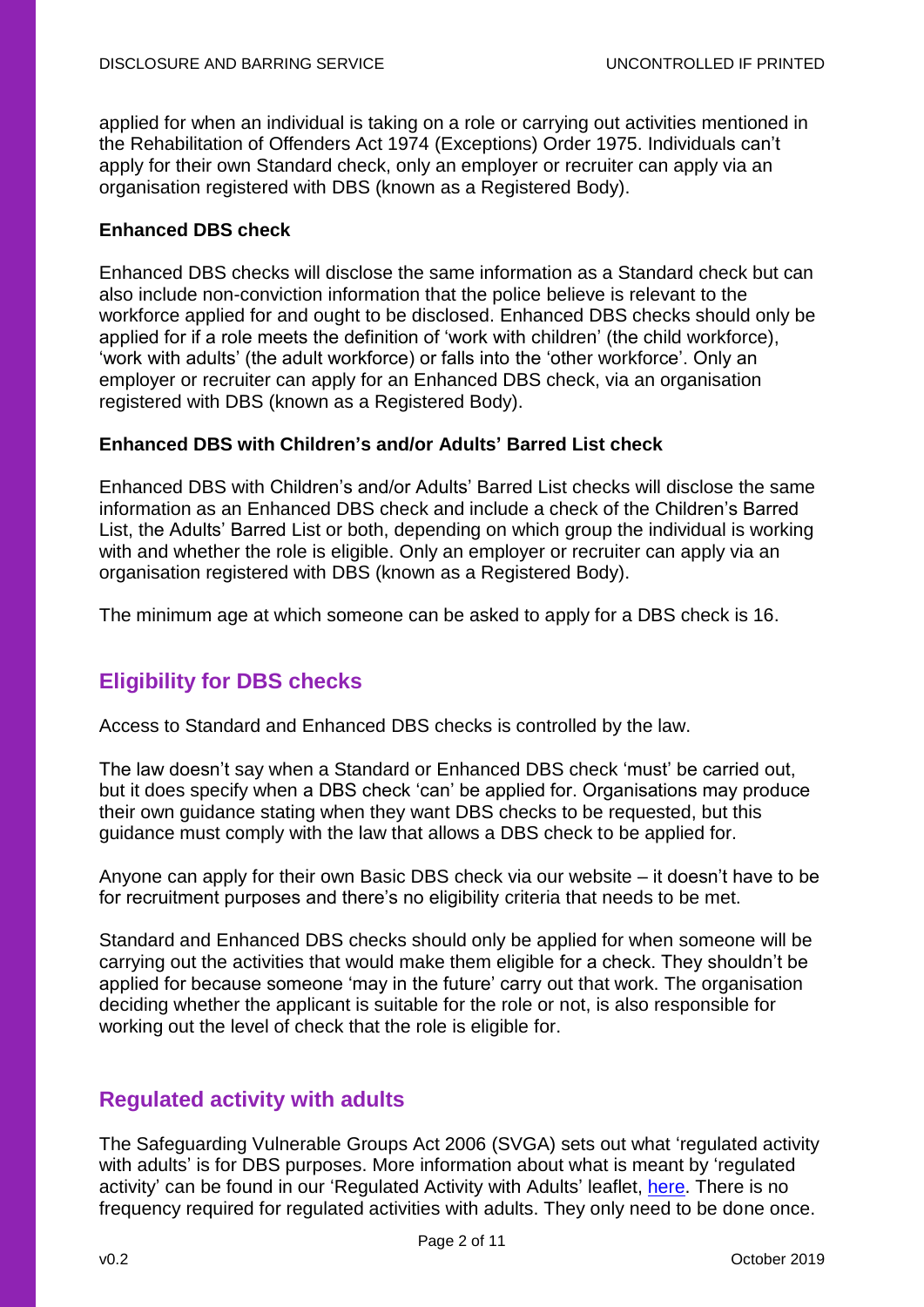Where an individual is in regulated activity with adults (as defined in SVGA) they are eligible for an Enhanced DBS with an Adults' Barred List check.

If an individual is responsible for managing someone who is in regulated activity this means that they are in regulated activity too.

# **Regulated activity providers**

An organisation which employs individuals who carry out regulated activity is a 'regulated activity provider'.

As a regulated activity provider, you have a legal duty to refer individuals to DBS where the relevant conditions are met. More information about how and when to make a referral can be found in our 'Barring Referrals: how and when to make one' leaflet. [here.](https://www.gov.uk/government/publications/dbs-guidance-leaflets)

If someone is included on a barred list, it means that they must not carry out 'regulated activity' within the workforce they are barred from, and an employer must not employ them in that role.

It is a criminal offence to work, seek work or offer to work in regulated activity when barred on the relevant list.

It is a criminal offence for a person to permit an individual they know (or have reason to believe) is barred from regulated activity to engage in regulated activity.

# **Friends and family**

Regulated activity excludes any activity carried out in the course of family relationships, and personal, non-commercial relationships.

Family relationships involve close family (e.g. parents, siblings, grandparents) and relationships between two people who live in the same household and treat each other as family.

Personal, non-commercial relationships are arrangements where either no money changes hands, or any money that does change hands is not part of a commercial relationship (for example, gifting a friend money for petrol after they have driven you to the hospital), and the arrangement is made between friends or family friends.

Where an external party is making a suitability decision as to whether a family member or friend will provide a regulated activity this is no longer a personal arrangement. This would therefore allow for an Enhanced DBS with an Adults' Barred List to be requested.

# **Work with adults**

The Police Act 1997 (Criminal Records) Regulations 2002 sets out what is 'work with adults' for DBS purposes. Work with adults is when certain activities are done for specific adults once a week, or on more than 3 days in a 30-day period. It also includes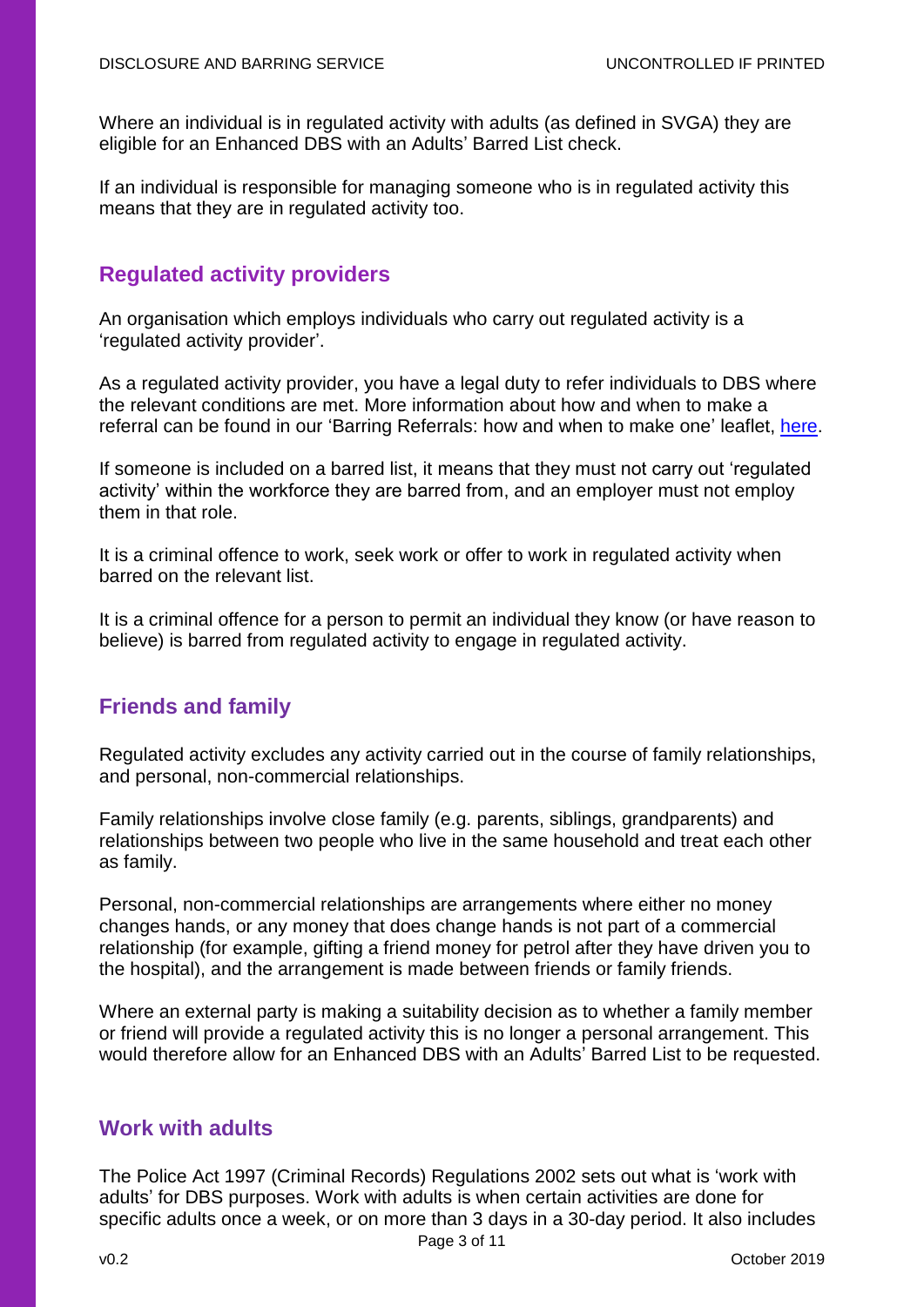certain inspection functions and working in a high security psychiatric hospital. Anyone who is in work with adults is eligible for an Enhanced DBS check without a check of the Adults' Barred List.

More information on what is 'work with adult's can be found in the DBS Adult Workforce Guide, [here.](https://www.gov.uk/government/publications/dbs-workforce-guidance)

# **Home-based checks**

For roles that take place in the applicant's own home, the DBS application form should answer 'Yes' to the question 'does this position involve working with children or adults at the applicant's home address?'. This allows a home-based check to be carried out. This means that the police will consider disclosing any relevant information held not only about the applicant, but also on any other person who is associated with the address that the applicant will be working from.

This doesn't apply if the applicant is travelling to someone else's home to carry out regulated activity.

# **Specific roles in the adult social care sector**

Here are some examples of different types of adult social care roles. Please click the links to go to the relevant sections:

- Health [care professionals](#page-3-0)
- [Care workers](#page-4-0)
- [Home share](#page-5-0)
- [Shared](#page-6-0) lives
- **[Adult social workers](#page-4-1)**
- [Office of the Public](#page-6-1) Guardian
- [Power of Attorney](#page-6-2)
- [Deputies](#page-7-0)
- [Staying put](#page-7-1)
- [Transportation](#page-4-2)
- [Adult care settings](#page-7-2) this section will also address auxiliary roles such as cleaners or maintenance workers

# <span id="page-3-0"></span>**Health care professionals**

Any role in the adult social care sector where the individual is a regulated health care professional and their normal duties include providing health care to adults is eligible for an Enhanced DBS with an Adults' Barred List check.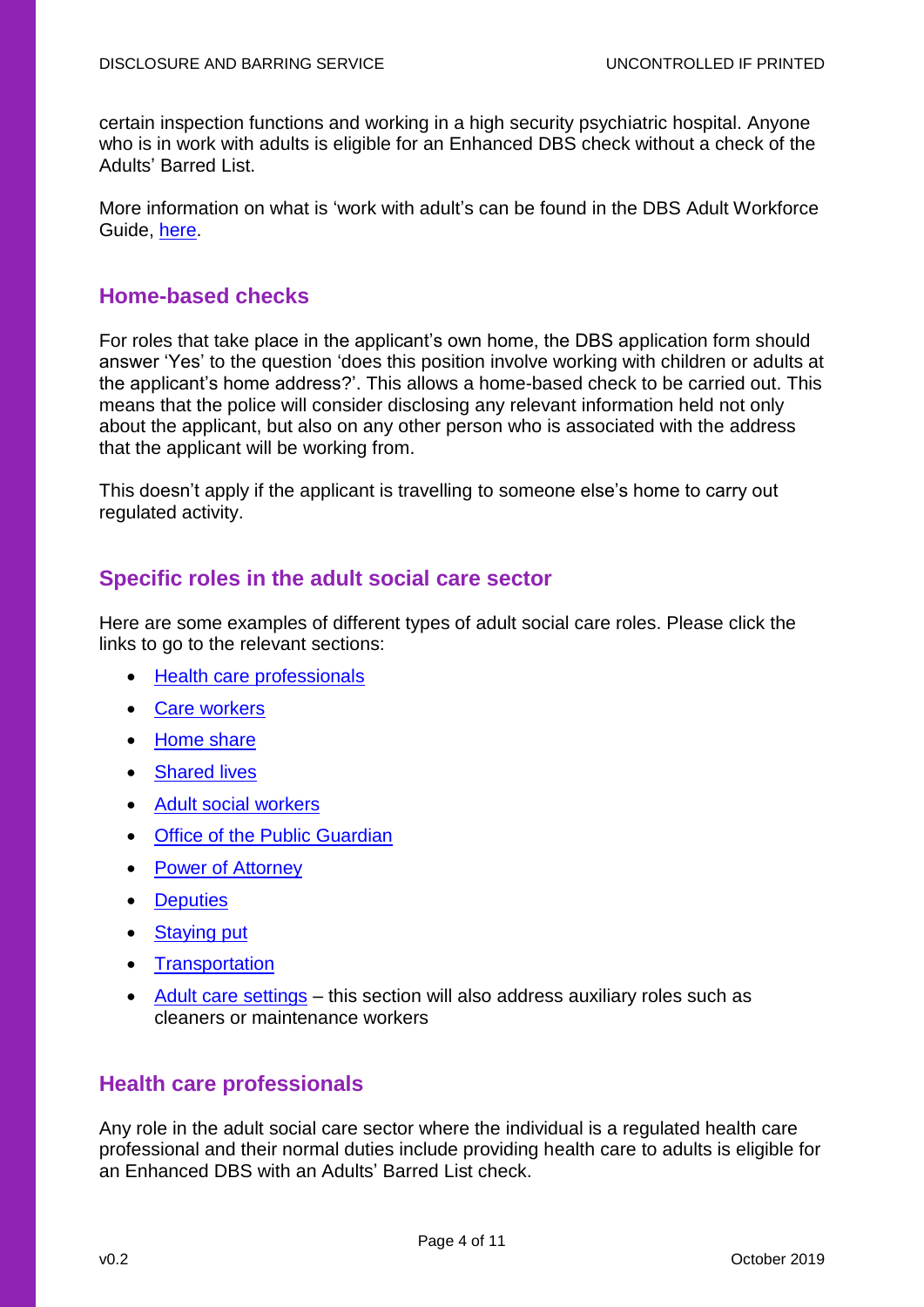<span id="page-4-2"></span>Any individual, who is not a registered health care professional, providing health care to adults where a health care professional is supervising them or has given them direction on what to do, is also eligible for an Enhanced DBS check with an Adults' Barred List check.

## <span id="page-4-0"></span>**Care or support workers and assistants**

Care workers or care assistants who carry out the activities below for adults who need it because of their age, illness or disability will be in regulated activity with adults. This set of activities is referred to as 'personal care' and if a care worker is carrying out any of them they can be asked to apply for an Enhanced DBS with an Adults' Barred List check irrespective of whether that occurs in a hospital, a care home, a day care centre, a prison or in sheltered housing.

The activities are:

- physically assisting an adult with eating, drinking, going to the toilet, washing, dressing, oral care or care of the skin, hair or nails
- prompting an adult to do any of the above activities because they are unable to make the decision to do these things for themselves and then supervising the adult doing them
- providing training, instruction or advice and guidance to an adult on how to do the above activities

Please note, haircuts and nail treatments are only included if they are required to keep the adult healthy and safe. Hair dressing appointments and beauty treatments provided to someone who would like one for cosmetic purposes are not covered.

## **Scenario 1**

Mohammad is a care worker and attends to Danny who suffers from Dementia. He visits Danny daily to prompt him to eat and take his medication. He also prompts him to wash regularly and supervises. Mohammad is in regulated activity with adults and can be asked for an Enhanced DBS with an Adults' Barred List check.

## **Scenario 2**

Theresa is a mobile hairdresser. She goes to a care home once a month to provide haircuts and perms to the residents who want them. As she is only providing the service to those who want it rather than because they need it, she would not be in regulated activity. Anyone who is responsible for the day to day management of care workers and care assistants undertaking this work would also be in regulated activity and eligible for an enhanced DBS with an Adults' Barred List check.

# <span id="page-4-1"></span>**Adult social workers**

Social workers provide ongoing support to adults in addition to assessing and reviewing their needs. This means they are in regulated activity with adults and can be asked for an Enhanced DBS with an Adults' Barred List check.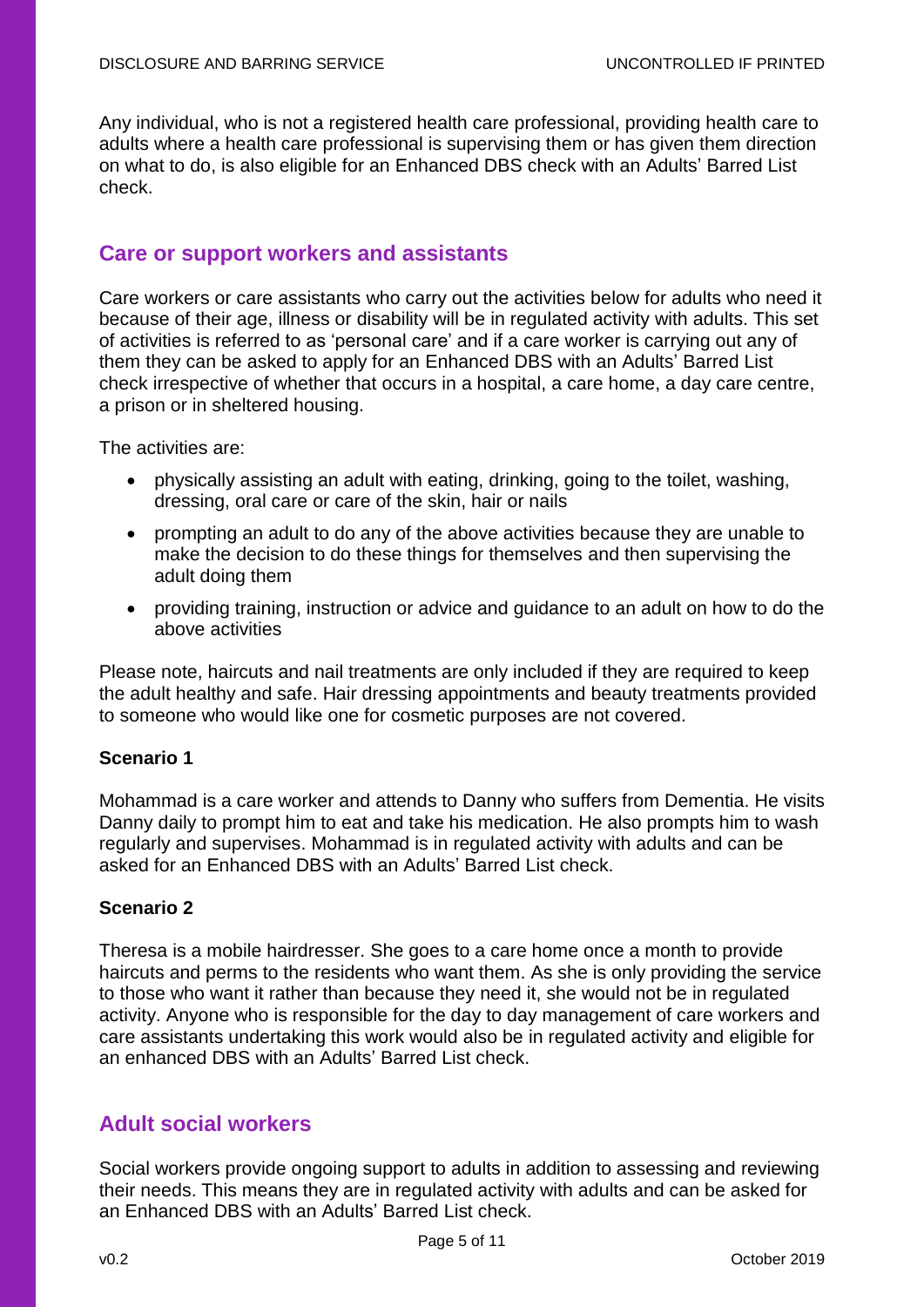# **Transportation**

Anyone who transports adults, on behalf of an organisation, to or from anywhere they receive health care, social work or personal care so that they can access these services are in regulated activity with adults and are eligible for an Enhanced DBS with an Adults' Barred List check. This includes roles such as hospital porters who move adult patients around hospital grounds and air ambulance pilots. Taxi drivers, however are specifically excluded from regulated activity with adults and so could not be asked for an Adults' Barred List Check.

Anyone who transports adults who live in residential care, sheltered housing or live independently but are in receipt of care or assistance because of their age, illness or disability, on behalf of an organisation for any reason could be eligible for an Enhanced DBS check without the Adults' Barred List check. They would need to do this three times in any 30-day period, overnight between 2am and 6am or at least once a week on an ongoing basis. The transport doesn't need to relate to health care appointments etc. and can include transport for recreational day trips.

## **Scenario 3**

A volunteer for Age UK whose role is to drive elderly people to or from hospital or doctors' appointments because they wouldn't be able to get there themselves, would be eligible for an Enhanced DBS with an Adults' Barred List check.

## **Scenario 4**

An individual who drives the minibus for the church whose role includes driving elderly and disabled individuals to and from church, and does this once a week every Sunday, would be eligible for an Enhanced DBS check without the Adults' Barred List check.

# <span id="page-5-0"></span>**Home share**

Homeshare UK brings people with spare rooms together, with people who are happy to chat and lend a hand around the house in return for affordable, sociable accommodation.

The organisation takes details of those with a spare room (the householder) and what they need from a house share. This can vary from companionship and helping with chores to doing the shopping and cooking. They would then be matched with an individual in need of accommodation (home sharer) willing to provide the help requested to the householder for a minimum of 10 hours per week.

In a home share arrangement, the home sharer would never be expected to provide personal care. If the householder requires personal care, this would be done by another service provider.

# **Scenario 5**

The home sharer could be asked to help with the financial day-to-day running of the house, such as doing shopping for the householder or helping them pay their bills. If they are doing this because the householder needs this help because of their age,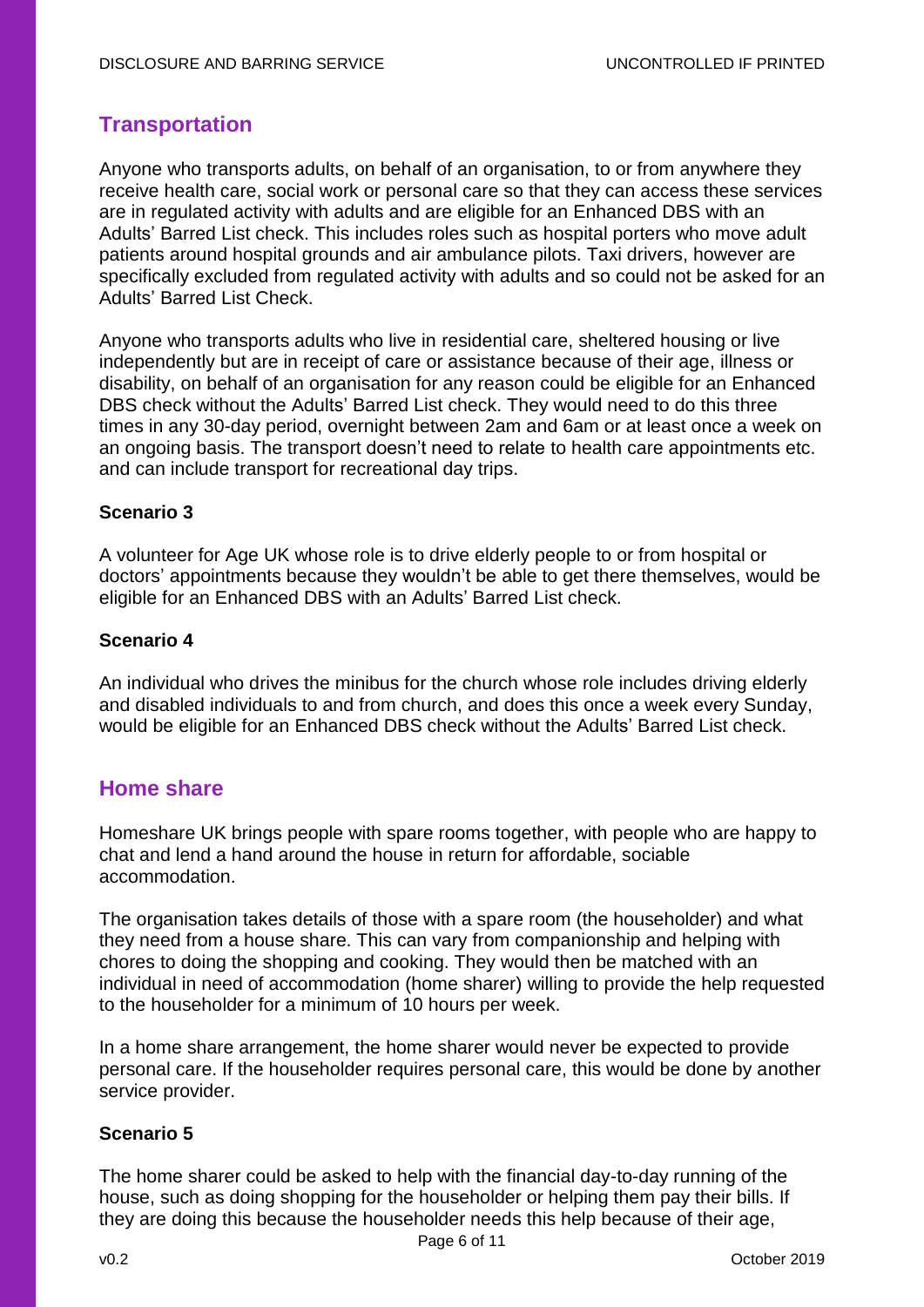illness or disability, then they will be carrying out regulated activity with adults and can be asked to apply for an Enhanced DBS with an Adults' Barred List check.

## **Scenario 6**

If the home sharer is providing any kind of assistance to the householder who needs this to be able to live independently, and they are doing this more than three times in any 30-day period, overnight between 2am and 6am or at least once a week on an ongoing basis, then they would be carrying out work with adults and can be asked to apply for an Enhanced DBS check without an Adults' Barred List check.

## **Scenario 7**

There may be some home share arrangements where the home sharer is simply required to provide companionship and share the cooking and cleaning of the house. For this type of arrangement, the home sharer could be asked to apply for a Basic DBS check.

# <span id="page-6-0"></span>**Shared lives**

Shared lives organisations assess a persons' needs and then place that person with a carer, in the carer's home, on a long term, overnight or respite basis. The person is treated as a member of the family, but the shared lives carer is paid.

#### **Scenario 8**

In shared lives arrangements, if the carer will be providing personal care such as bathing, feeding, toileting or dressing, they are carrying out regulated activity with adults and can be asked to apply for an Enhanced DBS with an Adults' Barred List check.

#### **Scenario 9**

Where this is not the case but the shared lives carer is providing any kind of assistance to the person who needs it to be able to live independently, and they are doing this three times in any 30-day period, overnight between 2am and 6am or at least once a week on an ongoing basis, then they would be carrying out work with adults and can be asked to apply for an Enhanced DBS check without an Adults' Barred List check.

# <span id="page-6-1"></span>**Office of the Public Guardian**

Staff working within the Office of the Public Guardian who have access to data relating to adults are eligible for a Standard DBS check.

# <span id="page-6-2"></span>**Power of Attorney**

Individuals given Power of Attorney responsibility for someone are eligible to be asked by the Office of the Public Guardian to apply for an Enhanced DBS with an Adults' Barred List check even where they are family or friends.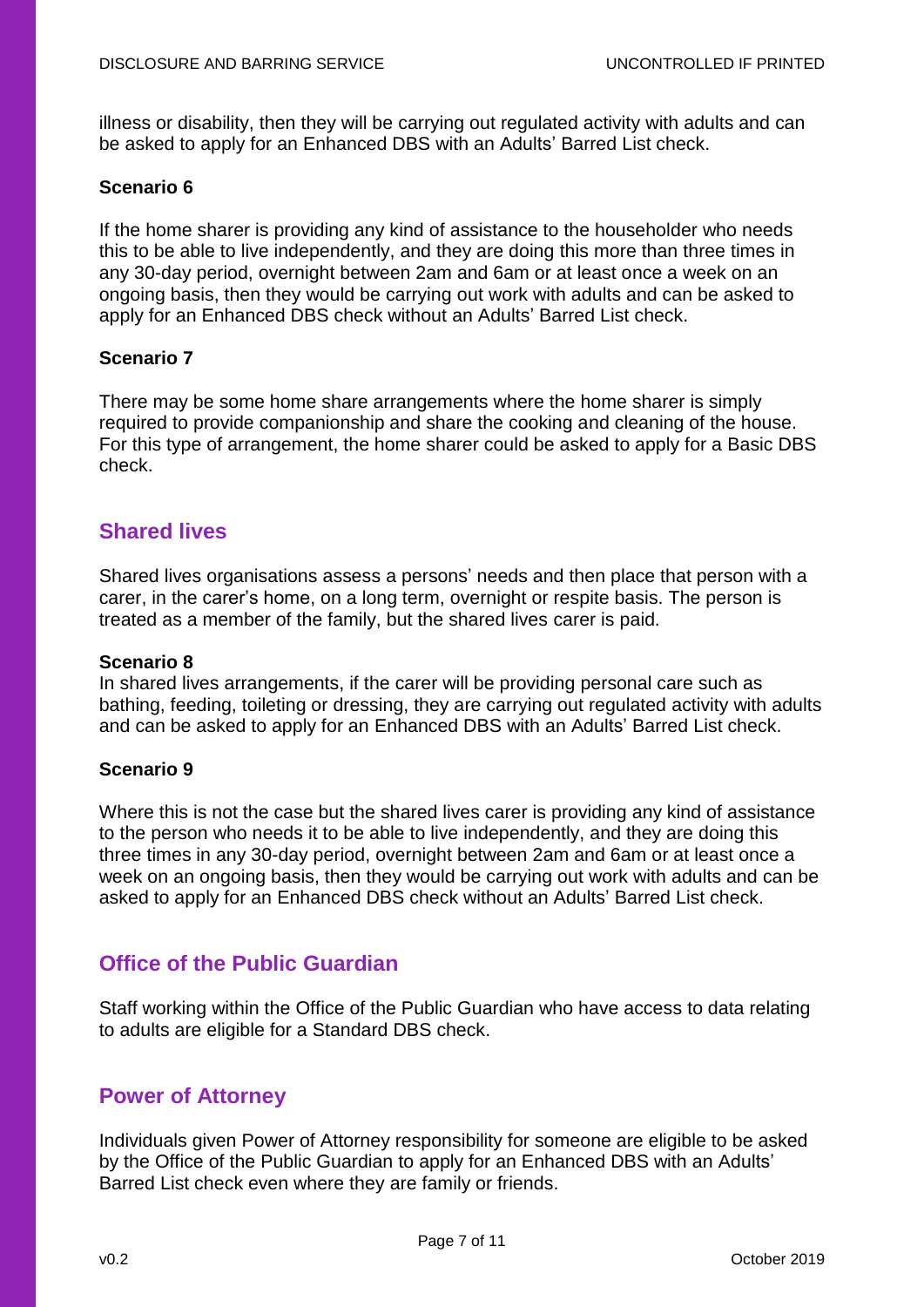This activity is included in the legislative definition of regulated activity with adults, as the individual will be providing 'relevant assistance in the conduct of a person's own affairs'. This definition states that relevant assistance includes anything done on behalf of a person by virtue of a Lasting Power of Attorney, or an Enduring Power of Attorney.

# <span id="page-7-0"></span>**Deputies appointed by the Court of Protection**

The position on Power of Attorney responsibility mentioned above also applies to individuals who have been given the power to make decisions on a person's behalf under an order by the Court of Protection. Individuals who are appointed under such an order are referred to as deputies.

As with Power of Attorney, family members or friends acting as a deputy are carrying out regulated activity. Appointed deputies are eligible to be asked for an Enhanced DBS with an Adults' Barred List check, because they are appointed to this role by the Court of Protection, and so it is not a personal arrangement.

# <span id="page-7-1"></span>**Staying Put**

These arrangements are for children in foster care who stay on in the foster home once they reach 18 years old and become an adult. The arrangements exist to support the transition of a looked after child into adulthood. The foster carer may be asked to apply for an Enhanced DBS check in the following scenarios:

- If the foster carer provides personal care to the adult because they need it due to having an illness or disability, they are eligible for an Enhanced DBS with an Adults' Barred List check
- If the foster carer provides supervision, teaching, training or instruction, assistance, advice or guidance to the adult because of their illness or disability on more than three days in any 30-day period or overnight between 2am and 6am, they are eligible for an Enhanced DBS check without the Adults' Barred List check

# <span id="page-7-2"></span>**Adult care settings**

In some cases, eligibility can exist for DBS checks because of where they work. Here we will address some of the adult social care settings. Please select the links to access the relevant sections:

- Care homes [including Nursing homes](#page-8-0)
- [Sheltered housing/Supported living](#page-8-1)
- **[Domiciliary](#page-9-0) care**
- [Day centres](#page-9-1)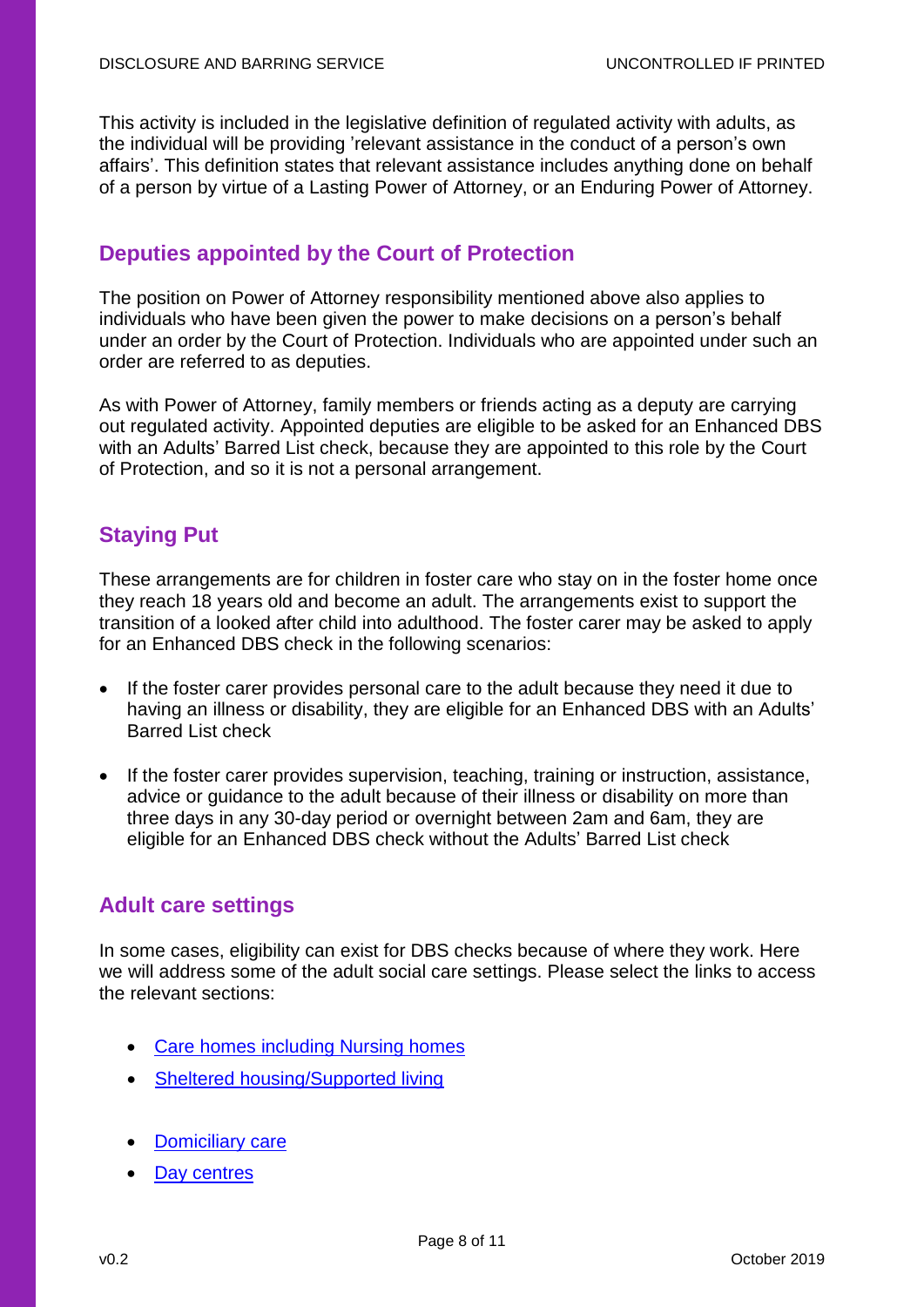# <span id="page-8-0"></span>**Care homes including Nursing homes**

Anyone who carries out any type of work in a care home, that is not regulated activity, which gives them the opportunity to have contact with the adults living there and do this on more than 3 days in a 30-day period or between 2am and 6am, or at least once a week on an ongoing basis, is eligible for an Enhanced DBS check without an Adults' Barred List check. This can apply to auxiliary workers such as cleaning, administration and maintenance staff.

Anyone who works there less often but has the opportunity for contact with the people who live there in the course of their work would be eligible to be asked to apply for a Standard DBS check.

#### **Scenario 10**

Fergus is a musician and has a contract with a local care home to provide entertainment for the people living there every Sunday afternoon in the lounge. He is eligible to be asked for an Enhanced DBS check without an Adults' Barred List check.

#### **Scenario 11**

Hanna volunteers as a reader in a care home. She reads to the people living there two evenings a week. She is eligible to be asked for an Enhanced DBS check without an Adults' Barred List check.

#### **Scenario 12**

Martina comes to the care home on the first Thursday of the month to do arts and crafts with the people who live there. She is eligible for a Standard DBS check.

# <span id="page-8-1"></span>**Sheltered housing/Supported living**

Many adults choose to live in sheltered accommodation to enable them to continue to live independently. Unlike residential homes there is no eligibility for DBS checks for sheltered housing schemes. For individuals whose role is solely to maintain the public areas of the housing scheme, they could only be asked to apply for a Basic DBS check.

There may be staff who have responsibilities for helping the people who live there with the day to day running of their households because of their age, illness or disability. If their responsibilities include one or more of the following it would make them eligible to be asked to apply for an Enhanced DBS with an Adults' Barred List check:

- shopping on their behalf
- paying their bills
- managing their cash

If their role requires an individual to provide advice and guidance or assistance to any of the people living there to help them to remain living independently and they do this on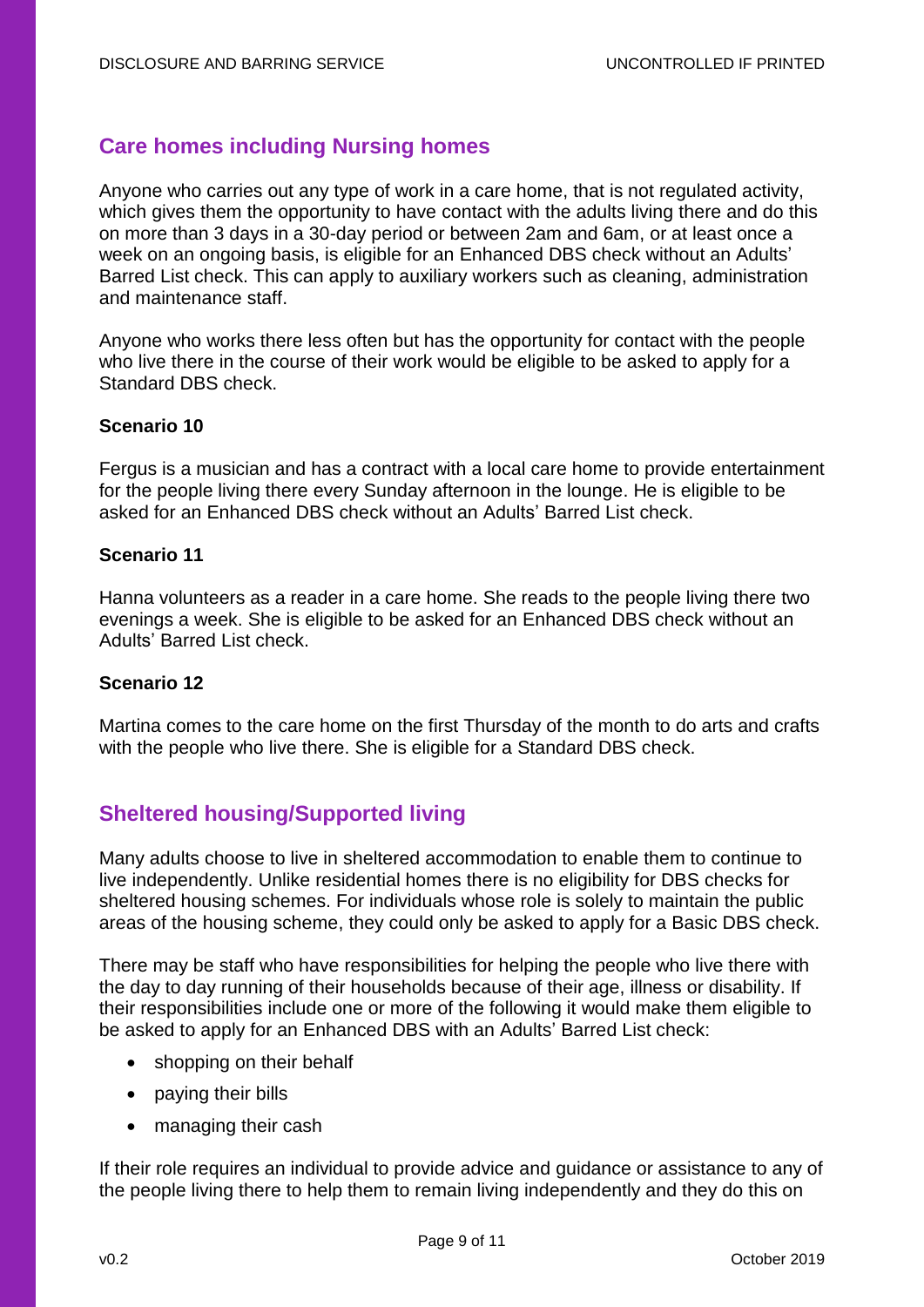<span id="page-9-1"></span>more than 3 days in a 30-day period, or at least once a week on an ongoing basis then they would be eligible for an Enhanced DBS check without an Adults' Barred List check.

#### **Scenario 13**

Alexi works for the sheltered housing scheme and provides a shopping service to the people living there who are unable to do their shopping for themselves. They give him their shopping lists and money and he returns their shopping and change. He is eligible for an Enhanced DBS with an Adults' Barred List check.

#### **Scenario 14**

Paula works as a cleaner in the sheltered housing scheme. In addition to maintaining the cleanliness of the communal areas she assists some of the people living there in the cleaning of their apartments two mornings a week as they are unable to do this themselves because of their age, illness or disability. Because of this additional duty she is eligible for an Enhanced DBS check without an Adults' Barred List check.

# <span id="page-9-0"></span>**Domiciliary care**

Domiciliary care is for anyone who wants to stay in their own home but may need some extra help with personal care, medication management, household tasks or any other activity in order for that to happen.

For individuals who provide personal care to adults, please see the section on [care](#page-4-0)  [workers.](#page-4-0)

Where a domiciliary care worker doesn't provide personal care they could still be eligible for an Enhanced DBS check without an Adults' Barred List check if they provide any form of advice, assistance or instruction to someone who needs it because of their age, illness or disability, in the person's home, and they do this on more than 3 days in a 30-day period, or on a weekly basis, or once overnight between 2am and 6am.

## **Scenario 15**

Malachy is employed as a home help, he goes into various people's homes and undertakes different activities depending on the person's needs. He may tidy up, do some washing or ironing or cook and prepare a meal. He does not undertake any aspects of personal care. He works 5 days per week. Malachy is eligible to be asked to apply for an Enhanced DBS check without an Adults' Barred List check.

## **Scenario 16**

Anaya works for the same company but does provide personal care. She helps people dress, wash and helps them go to the toilet. She also prompts them to take medication and supervises them to make sure they do this. Even if she only does this once she is in regulated activity and eligible to be asked to apply for an Enhanced DBS with an Adults' Barred List check.